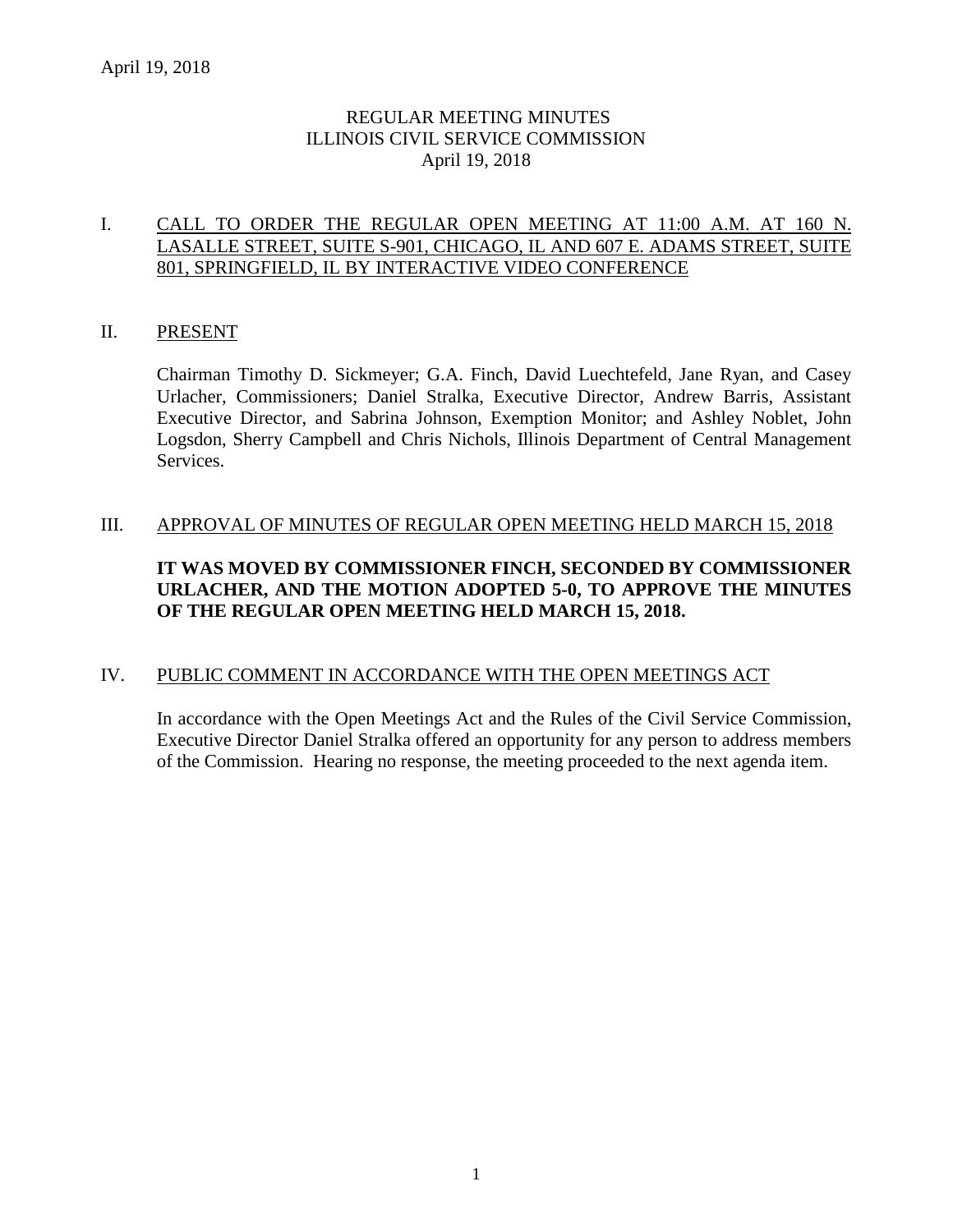#### EXEMPTIONS UNDER SECTION  $4d(3)$  OF THE PERSONNEL CODE V.

# A. Report on Exempt Positions from Department of Central Management Services

|               | Total     | Number of Exempt |
|---------------|-----------|------------------|
| <u>Agency</u> | Employees | Positions        |
|               |           |                  |
|               |           |                  |
|               |           |                  |
|               |           |                  |
|               |           |                  |
|               |           |                  |
|               |           |                  |
|               |           |                  |
|               |           |                  |
|               |           |                  |
|               |           |                  |
|               |           |                  |
|               |           |                  |
|               |           |                  |
|               |           |                  |
|               |           |                  |
|               |           |                  |
|               |           |                  |
|               |           |                  |
|               |           |                  |
|               |           |                  |
|               |           |                  |
|               |           |                  |
|               |           |                  |
|               |           |                  |
|               |           |                  |
|               |           |                  |
|               |           |                  |
|               |           |                  |
|               |           |                  |
|               |           |                  |
|               |           |                  |
|               |           |                  |
|               |           |                  |
|               |           |                  |
|               |           |                  |
|               |           |                  |
|               |           |                  |
|               |           |                  |
|               |           |                  |
|               |           |                  |
|               |           |                  |
|               |           |                  |
|               |           |                  |
|               |           |                  |
|               |           |                  |
|               |           |                  |
|               |           |                  |
|               |           |                  |
|               |           |                  |
|               |           |                  |
|               |           |                  |
|               |           |                  |
|               |           |                  |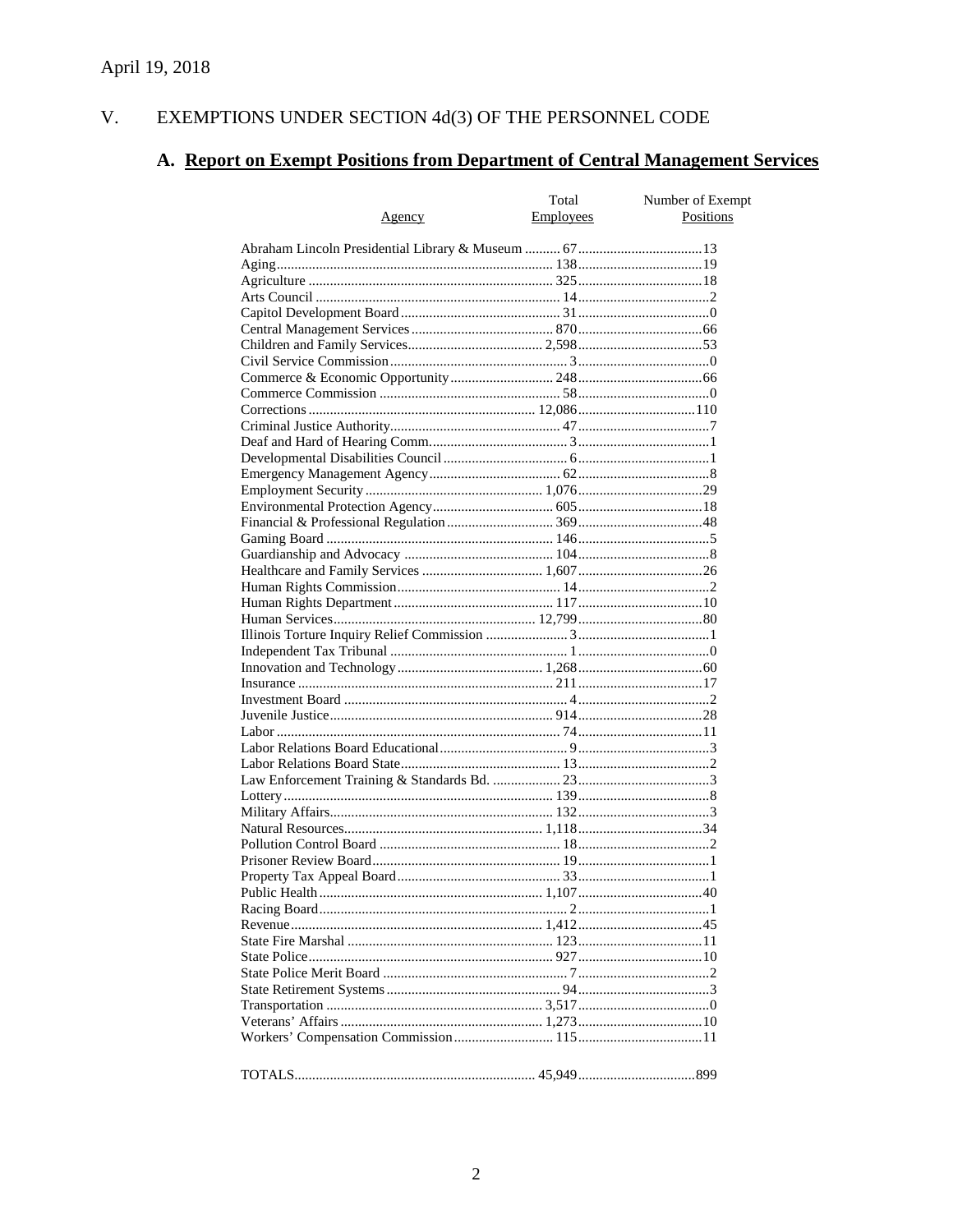## **B. Governing Rule – Section 1.142 Jurisdiction B Exemptions**

- a) The Civil Service Commission shall exercise its judgment when determining whether a position qualifies for exemption from Jurisdiction B under Section 4d(3) of the Personnel Code. The Commission will consider any or all of the following factors inherent in the position and any other factors deemed relevant to the request for exemption:
	- 1) The amount and scope of principal policy making authority;
	- 2) The amount and scope of principal policy administering authority;
	- 3) The amount of independent authority to represent the agency, board or commission to individuals, legislators, organizations or other agencies relative to programmatic responsibilities;
	- 4) The capability to bind the agency, board or commission to a course of action;
	- 5) The nature of the program for which the position has principal policy responsibility;
	- 6) The placement of the position on the organizational chart of the agency, board or commission;
	- 7) The mission, size and geographical scope of the organizational entity or program within the agency, board or commission to which the position is allocated or detailed.
- b) The Commission may, upon its own action after 30 days' notice to the Director of Central Management Services or upon the recommendation of the Director of the Department of Central Management Services, rescind the exemption of any position that no longer meets the requirements for exemption set forth in subsection (a). However, rescission of an exemption shall be approved after the Commission has determined that an adequate level of managerial control exists in exempt status that will insure responsive and accountable administrative control of the programs of the agency, board or commission.
- c) For all positions currently exempt by action of the Commission, the Director of Central Management Services shall inform the Commission promptly in writing of all changes in essential functions, reporting structure, working title, work location, position title, position number or specialized knowledge, skills, abilities, licensure or certification.
- d) Prior to granting an exemption from Jurisdiction B under Section 4d(3) of the Personnel Code, the Commission will notify the incumbent of the position, if any, of its proposed action. The incumbent may appear at the Commission meeting at which action is to be taken and present objections to the exemption request.

(Source: Amended at 34 Ill. Reg. 3485, effective March 3, 2010)

\* \* \*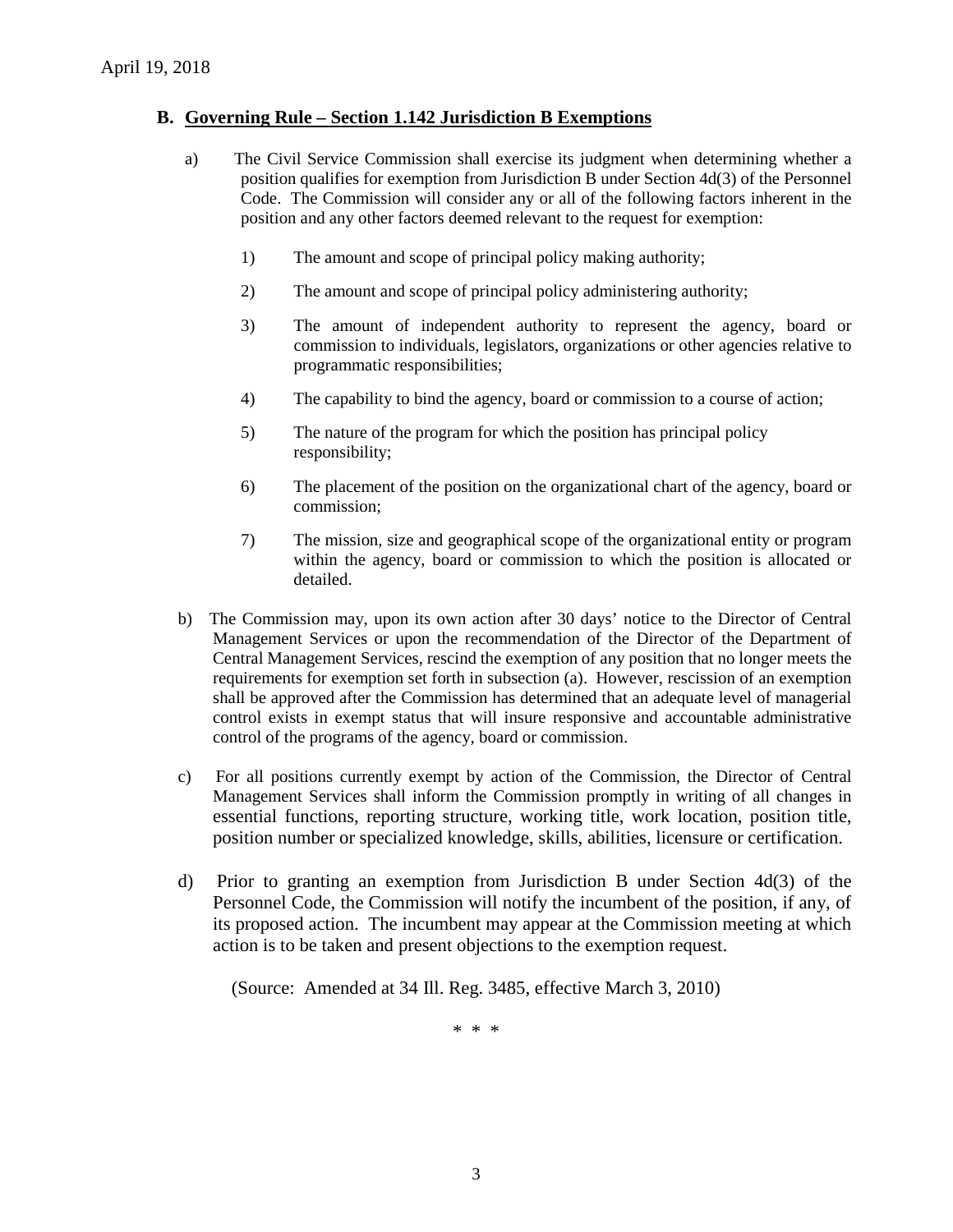## **C. Requests for 4d(3) Exemption**

Exemption Monitor Sabrina Johnson reported the following:

 $\triangleright$  As to Item C, this request is for a Policy Advisor at the Department of Central Management Services, a position that reports to the Deputy Director, Bureau of Agency Services, who reports to the Assistant Director, who reports to the Director. This position is already 4d(3) exempt but the position description was clarified and the duties being performed no longer matched the job description presented at the time of approval. Staff notified the agency that the position must be resubmitted for consideration.

This position served as the Vehicle Ownership Administrator with responsibilities of Fleet Management Program and dealt with the Governor's Policy on Individually Assigned State Vehicles (April 2010); PA097-0922; PA097-0042; Executive Order 2009-11 and OAG Audit (April 2011). It is now responsible for formulating policy that has statewide impact, participates in the planning and programming activities which may be mandated by legislation, rules, regulation and policy making issues impacting management and statewide operations of the Bureau of Agency Services and its Divisions. This position participates in developing and implementing strategic planning and evaluation efforts for the Bureau, directs and oversees special projects and serves as official spokesperson on behalf of the Deputy Director regarding Bureau policies/issues. This position works on issues that encompass Fleet, Surplus Property and Mail & Messenger issues and formulates and assists with policymaking in these areas.

According to CMS, this position has not and will not be reviewed by the Special Master because it was already exempt and the Special Master only reviews new requests at this time.

If the Commissioners grant this exemption, CMS will have two Policy Advisor positions; one for Agency Services and one for the remaining CMS Bureaus. Per Acting Assistant Director Sarah Kerley, CMS does not intend to seek any additional exemptions for Policy Advisor positions.

Deputy Director Ashley Noblet, John Logsdon, and Sherry Campbell were present and able to answer any questions the Commissioners had regarding this position request. Sabrina Johnson indicated that Acting Assistant Director Sarah Kerley indicated, by email, the Senior Policy Advisor position was in the process of being clarified and John Logsdon indicated the clarification will be coming soon. Commissioner Jane Ryan suggested that the Commission may want to consider granting an exemption for a six-month term to allow the clarification to be submitted and reviewed by Staff. Sabrina Johnson indicated if no clarification was submitted for the Senior Policy Advisor, the position will be placed on the proposed rescission list for the August 2018 agenda. Commissioner Ryan and Commissioner Urlacher indicated they were satisfied with this and Chairmen Timothy Sickmeyer asked for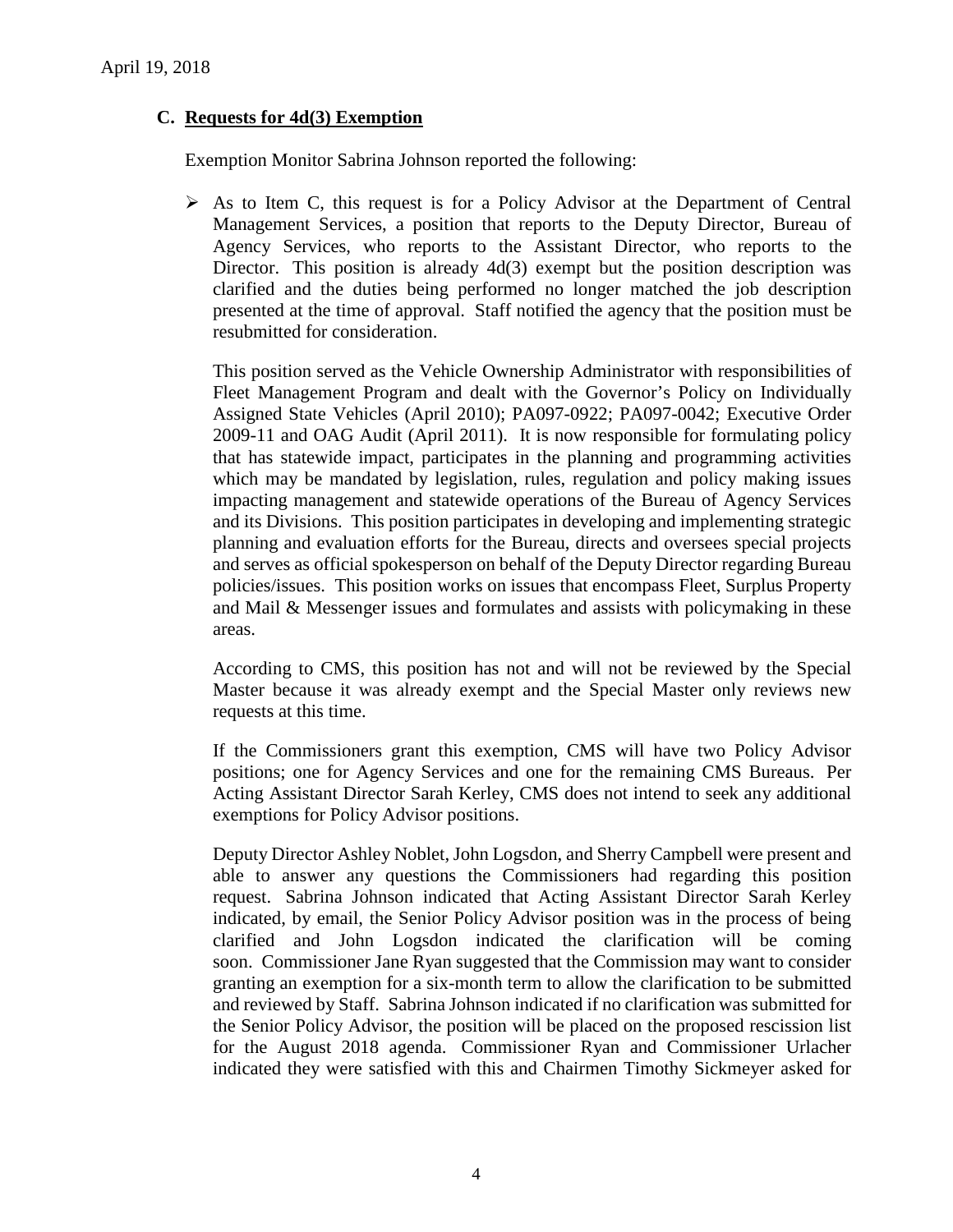$\overline{a}$ 

clarification of when the proposed rescission would occur and Sabrina Johnson confirmed August.

 $\triangleright$  As to Item D, this request is for a Chief Litigation Attorney – Fair Housing at the Department of Human Rights (DHR), a position that reports to the Chief Legal Counsel, who reports to the Director. This position will serve as principal policy making authority for the Fair Housing Litigation Unit (FHLU). It will oversee the administration and enforcement of state-wide real estate transaction fair housing programs under the Illinois Human Rights Act. The position develops and establishes broad policies for the operation of the Legal Division's Fair Housing program, develops and reviews legislation related to the real estate transaction section of the Illinois Human Rights Act, engages in Fair Housing litigation before the Human Rights Commission, and analyzes complex, sensitive and novel legal issues related to Fair Housing.

An email was sent to the agency on April 5, 2018 with additional questions regarding this position; there has been no response from DHR. Therefore, Staff recommends that this request be denied. A representative from DHR was not present at the meeting.

Executive Director Dan Stralka inquired if the Special Master had approved the submission of this exemption request to the Commission for consideration and John Logsdon indicated it was approved by the Special Master.

## **IT WAS MOVED BY COMMISSIONER URLACHER, SECONDED BY COMMISSIONER RYAN, AND THE MOTION ADOPTED 5-0 TO GRANT 4d(3) EXEMPTION FOR THE FOLLOWING POSITION:**

**C: Policy Advisor, Bureau of Agency Services (CMS)** 

# **IT WAS MOVED BY COMMISSIONER URLACHER, SECONDED BY COMMISSIONER RYAN, AND THE MOTION ADOPTED 5-0 TO DENY 4d(3) EXEMPTION FOR THE FOLLOWING POSITION:**

# **D: Chief Litigation Attorney-Fair Housing (DHR)**

#### **The following 4d(3) exemption was granted on April 19, 2018:**

#### **C. Illinois Department of Central Management Services**

| <b>Position Number</b>  | $40070 - 37 - 01 - 010 - 00 - 01$ <sup>1</sup>                 |
|-------------------------|----------------------------------------------------------------|
| <b>Functional Title</b> | Policy Advisor, Bureau of Agency Services                      |
| Incumbent               | Peter C. Newman                                                |
| Supervisor              | Deputy Director, Bureau of Agency Services, who reports to the |
|                         | Assistant Director, who in turn reports to the Director        |
| Location                | <b>Cook County</b>                                             |

<span id="page-4-0"></span><sup>&</sup>lt;sup>1</sup> This position was already 4d(3) exempt but the position description was clarified and the duties being performed no longer matched the job description presented at the time of approval. Staff notified the agency that the position must be resubmitted for consideration.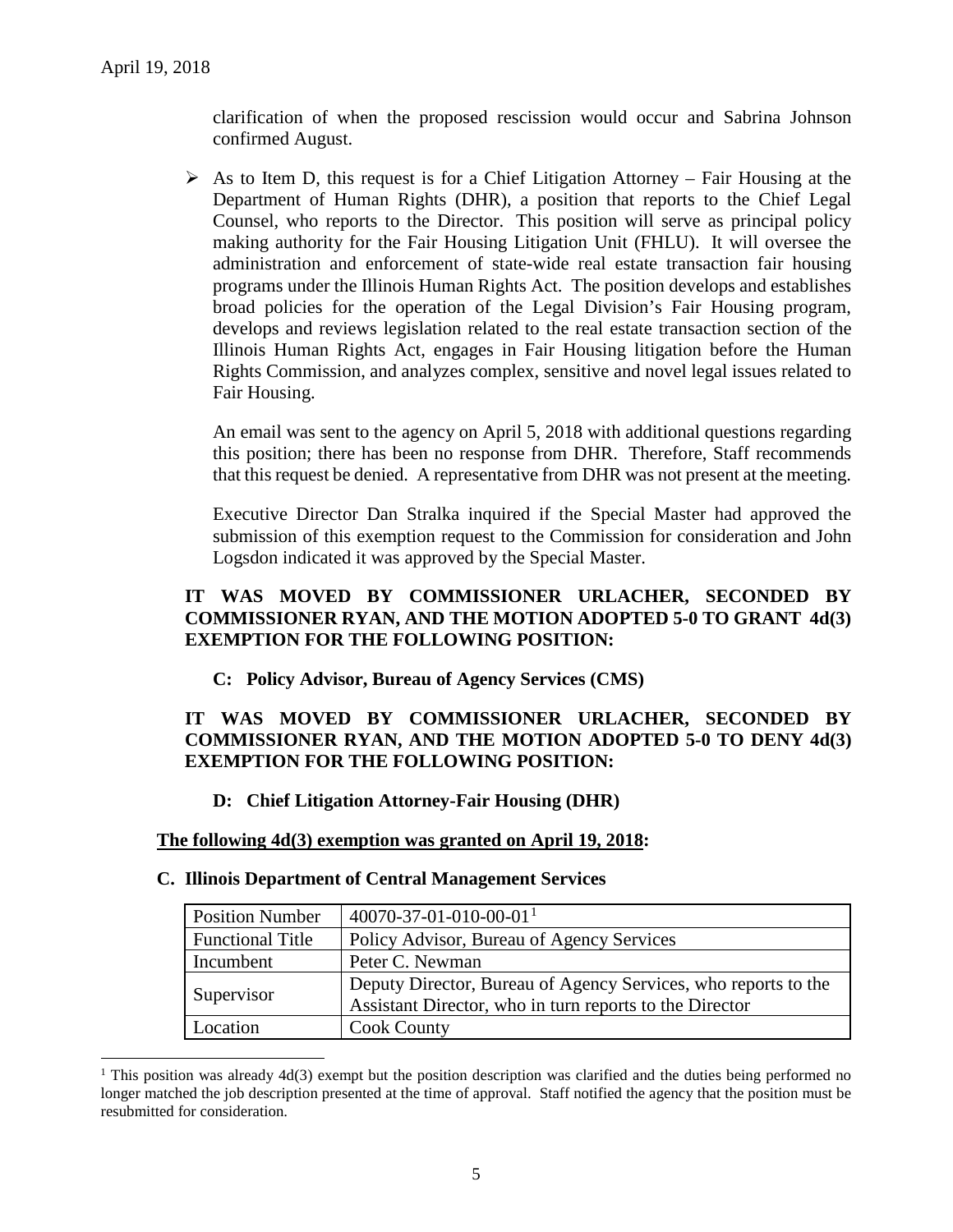## **The following 4d(3) exemption was denied on April 19, 2018:**

| <b>Position Number</b>  | 40070-49-50-100-10-02                           |
|-------------------------|-------------------------------------------------|
| <b>Functional Title</b> | <b>Chief Litigation Attorney-Fair Housing</b>   |
| Incumbent               | Vacant                                          |
| Supervisor              | Chief Legal Counsel who reports to the Director |
| Location                | <b>Cook County</b>                              |

#### **D. Illinois Department of Human Rights**

# VI. CLASS SPECIFICATIONS

## **A. Governing Rule – Section 1.45 Classification Plan**

The Commission will review the class specifications requiring Commission approval under the Classification Plan and will approve those that meet the requirements of the Personnel Code and Personnel Rules and conform to the following accepted principles of position classification:

- a) The specifications are descriptive of the work being done or that will be done;
- b) Identifiable differentials are set forth among classes that are sufficiently significant to permit the assignment of individual positions to the appropriate class;
- c) Reasonable career promotional opportunities are provided;
- d) The specifications provide a reasonable and valid basis for selection screening by merit examinations;
- e) All requirements of the positions are consistent with classes similar in difficulty, complexity and nature of work.

The following class titles were submitted for creation and revision by the Director of the Illinois Department of Central Management Services:

- **B. Engineering Technician I (revision) Engineering Technician II (revision) Engineering Technician III (revision) Engineering Technician IV (revision) Project Designer (revision) Architect (revision)**
- **C. Drug Compliance Investigator (revise)**
- **D. Ferry Operator I (revise) Ferry Operator II (revise)**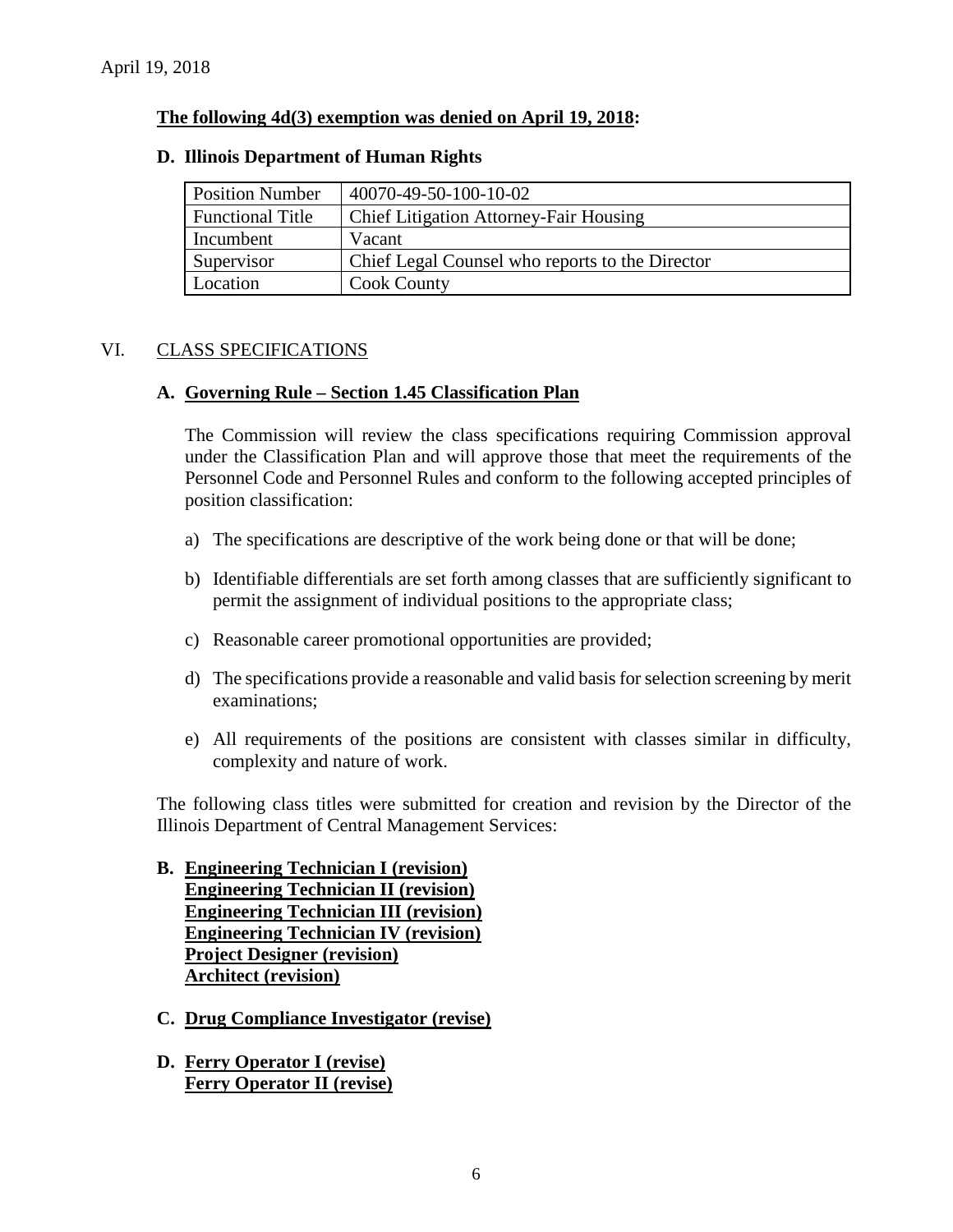# **E. Public Safety Inspector Trainee (revise) Public Safety Inspector (revise) Amusement Ride Safety Inspector (create)**

Assistant Executive Director Barris explained that the revisions for Items B, C, and D were agreed to through collective bargaining and would not result in an increase in compensation.

- $\triangleright$  Regarding Item B, Barris stated that the revision was necessary to address required examinations regarding Certified Fire Inspector One and a Life Safety Code Surveyor under public health code regulations. Barris noted that the Engineering Technician 1 was last revised in 1995 and the Engineering Technicians 2-4 were last revised in 1976. Barris noted that the Project Designer and Architect was last revised in 1998.
- $\triangleright$  Regarding Item C, Barris noted that the revision to the Drug Compliance Investigator was necessary to comply with the Pharmacy Practice Act. It was last revised in 2010.
- $\triangleright$  Regarding Item D, Barris noted that the last revisions were in 2002 (Ferry Operator II) and 1998 (Ferry Operator I). The revisions were necessary to consistently reflect the duties with accurate language and address appropriate Coast Guard licensure. John Logsdon of CMS Technical Services added that these classes applied to two ferries that still operate on the Illinois River in the southern part of the State. Chairman Sickmeyer inquired why a bridge was not constructed. Logsdon speculated that it was due to the minimal population in the area.
- $\triangleright$  Regarding Item E, Barris noted that the Public Safety Inspector and Trainee were last revised in 2005. Barris inquired of John Logsdon and Chris Nichols of CMS Technical Services why a new class was needed for the Amusement Ride Safety Inspector as opposed to simply amending the Public Safety Inspector class to reflect an increase in the educational requirements as had been done in other classes, i.e., the additional examination requirements in Item B. Chairman Sickmeyer inquired about the necessity of two classes and if there was enough work requiring the need for both the Amusement Ride Safety Inspector and the Public Safety Inspector. John Logsdon explained that there were originally only two classes prior to 2005 but they were combined because Inspectors in the Carnival part of the class had nothing to do in the winter and the classes were combined to also provide cross-training for positions within the class. Logsdon explained that the mixing and matching of educational requirements, as opposed to certification requirements, was not typically done in classes. Logsdon referred to what the Department of Children and Family Services did with their Intern class. Technical Services is trying to reduce classes, not increase them. Chairman Sickmeyer inquired about the need for two additional years of college and Logsdon explained that the decision was made by the agency and the Joint Committee on Administrative Rules. Commissioner Ryan asked if there was an equivalency component and Logsdon indicated there was.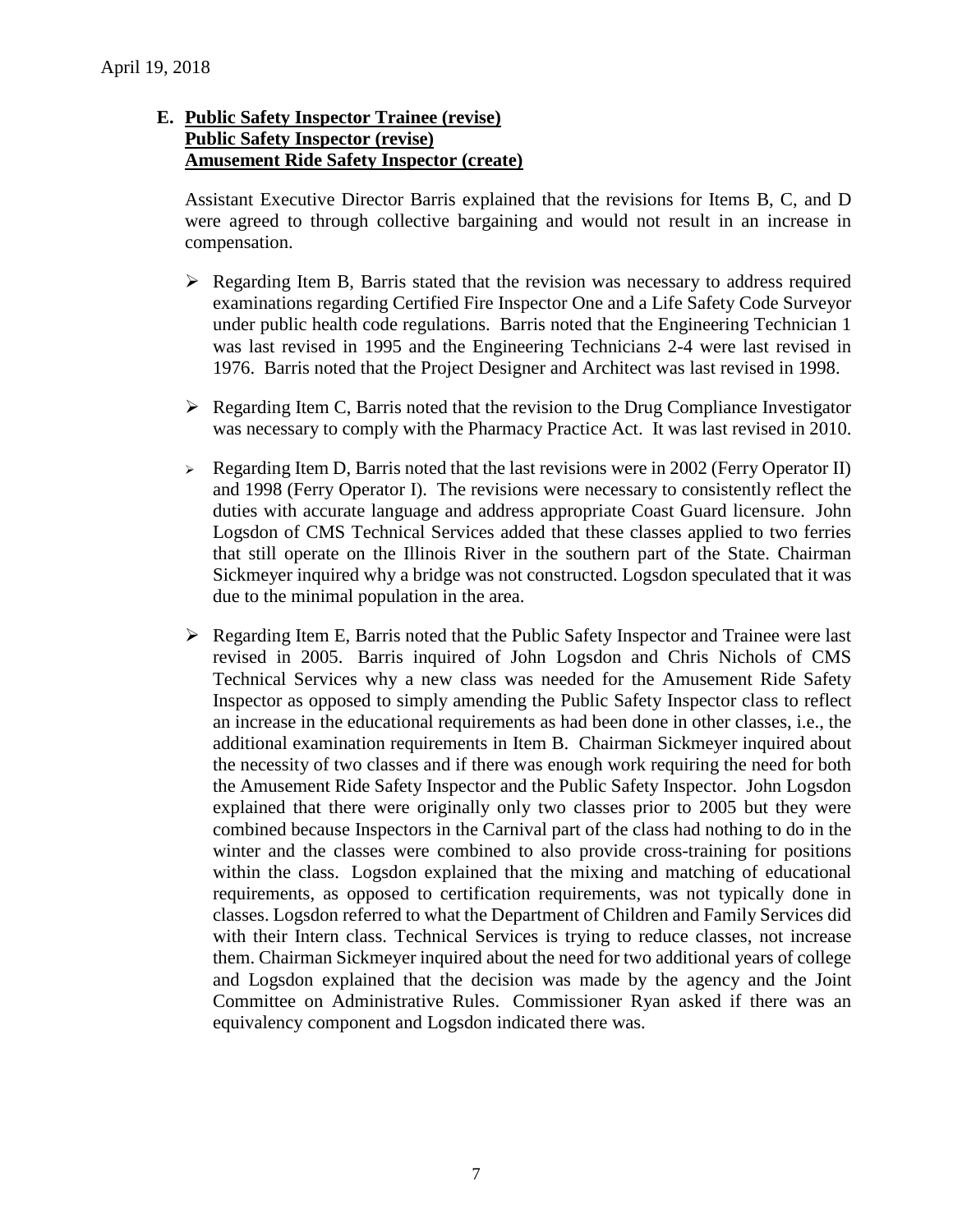# **IT WAS MOVED BY COMMISSIONER RYAN, SECONDED BY COMMISSIONER URLACHER, AND THE MOTION ADOPTED 5-0 TO APPROVE THE CREATION AND REVISION OF THE FOLLOWING CLASS TITLES TO BE EFFECTIVE ON MAY 1, 2018:**

- **B. Engineering Technician I (revise) Engineering Technician II (revise) Engineering Technician III (revise) Engineering Technician IV (revise) Project Designer (revise) Architect (revise)**
- **C. Drug Compliance Investigator (revise)**
- **D. Ferry Operator I (revise) Ferry Operator II (revise)**
- **E. Public Safety Inspector Trainee (revise) Public Safety Inspector (revise) Amusement Ride Safety Inspector (create)**

**IT WAS MOVED BY COMMISSIONER URLACHER, SECONDED BY COMMISSIONER LUECHTEFELD, AND THE MOTION ADOPTED 5-0 TO DISAPPROVE ANY CLASS SPECIFICATIONS RECEIVED BY THE COMMISSION STAFF NOT CONTAINED IN THIS AGENDA TO ALLOW ADEQUATE STUDY.** 

# VII. PERSONNEL RULES

#### **A. Civil Service Commission Governing Rule – Section 1.310 Personnel Rules**

The Commission has power to disapprove new rules or amendments to existing rules submitted by the Director of Central Management Services. Such proposed new rules or amendments of existing rules submitted to the Commission shall be accompanied by a report of proceedings attending the prior public hearing required by law with respect to them. If the Commission does not disapprove new rules or any amendment to existing rules within 30 days following the receipt from the Director of Central Management Services, the new rules or amendments have the force and effect of law after filing by the Director with the Secretary of State.

Executive Director Stralka noted that this extension of jurisdiction to Illinois Commerce Commission titles was effective several years ago but due to turnover at the Department of Central Management Services it had just been submitted to the Commission for inclusion on this agenda.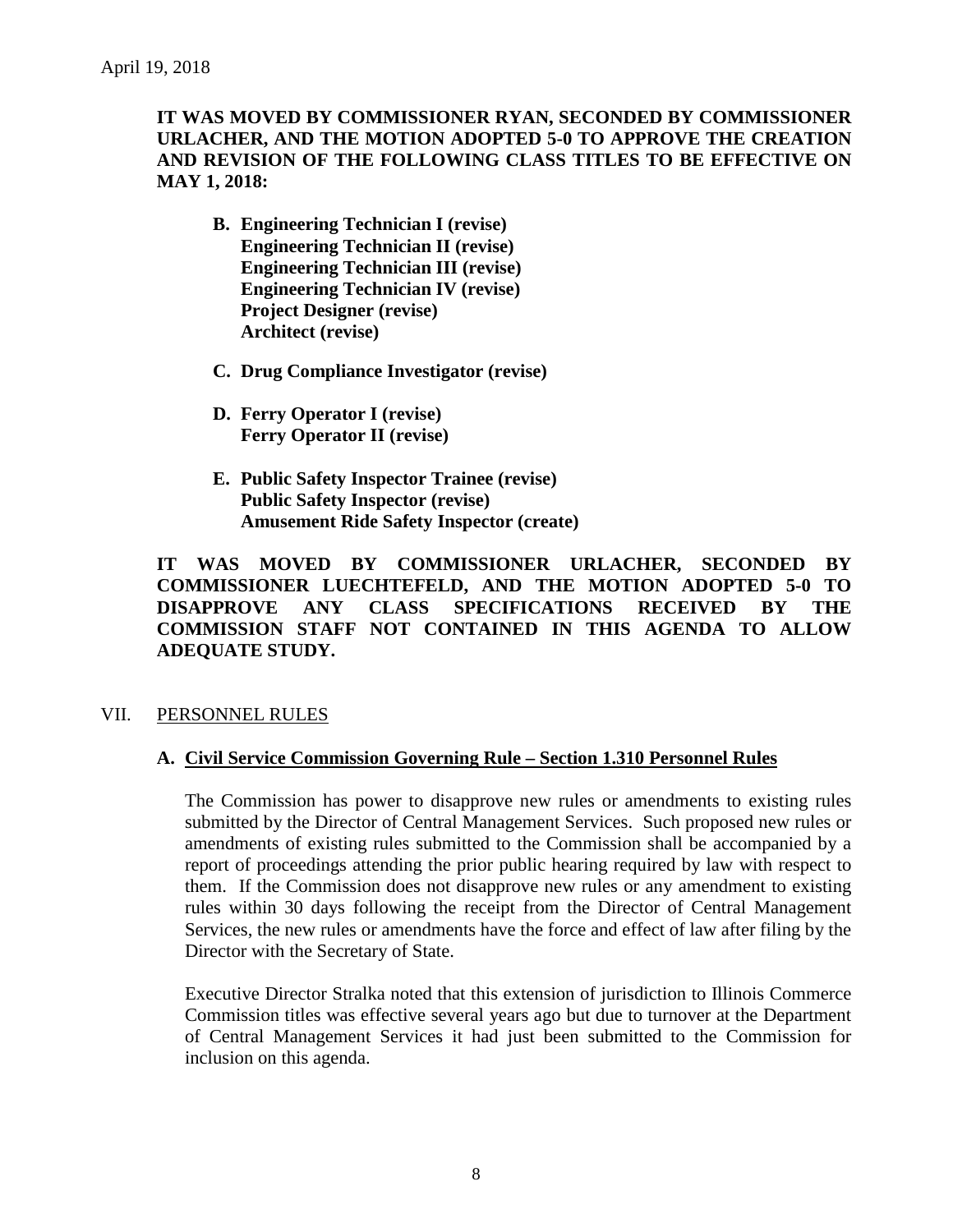#### **B. Section 305.20 Extends Jurisdiction of A, B, and C**

## TITLE 80: PUBLIC OFFICIALS AND EMPLOYEES SUBTITLE B: PERSONNEL RULES, PAY PLANS, AND POSITION CLASSIFICATIONS CHAPTER I: DEPARTMENT OF CENTRAL MANAGEMENT SERVICES PART 305 EXTENSIONS OF JURISDICTION

# Section

| 305.50<br>Extends Jurisdiction A, B & C |  |  |
|-----------------------------------------|--|--|
|-----------------------------------------|--|--|

- 305.60 Extends Jurisdiction A, B & C (July 1, 1970)
- 305.70 Extends Jurisdiction A, B & C (July 1, 1970)
- 305.80 Extends Jurisdiction A, B & C (August 1, 1970)
- 305.90 Extends Jurisdiction A, B & C (August 1, 1971)
- 305.100 Extends Jurisdiction A, B & C (November 16, 1971)
- 305.110 Extends Jurisdiction A, B & C (April 1, 1972)
- 305.120 Extends Jurisdiction A, B & C (May 1, 1972)
- 305.130 Extends Jurisdiction A & C (October 1, 1972)
- 305.140 Extends Jurisdiction A & C (October 1, 1972)
- 305.150 Extends Jurisdiction A, B and C (November 1, 1972)
- 305.160 Extends Jurisdiction B, Except 8b.1, 8b.3 and 8b.5 (January 1, 1973)
- 305.170 Extension of Jurisdiction
- 305.180 Termination of Extension of Jurisdiction
- 305.190 Extension of Jurisdiction
- 305.200 Third Extension of Jurisdiction to Office of the Treasurer
- 305.210 Extends Jurisdiction A, B and C (December 1, 1998)
- 305.220 Extends Jurisdiction A, B and C (December 1, 1998)
- 305.230 Extends Jurisdiction A, B and C (July 16, 2002)
- 305.240 Extends Jurisdiction A, B and C (April 7, 2005)
- 305.250 Extends Jurisdiction A, B and C (January 16, 2006)
- 305.260 Extends Jurisdiction A, B and C (November 30, 2008)
- 305.270 Extends Jurisdiction A, B and C (December 30, 2009)
- 305.280 Extends Jurisdiction A, B and C (June 1, 2011)
- 305.290 Extends Jurisdiction A, B and C (July 25, 2012)
- 305.300 Extends Jurisdiction A, B and C (March 31, 2013)
- 305.310 Extends Jurisdiction B
- 305.320 Extends Jurisdiction A, B, and C (January 1, 2016)

AUTHORITY: Implementing and authorized by Section 4b of the Personnel Code [20 ILCS 415/4b].

SOURCE: Filed May 29, 1975; emergency amendment at 2 Ill. Reg. 46, p. 3, effective January 1, 1979, for a maximum of 150 days; amended at 3 Ill. Reg. 1, p. 61, effective January 1, 1979; codified at 7 Ill. Reg. 13214; amended at 10 Ill. Reg. 21643, effective December 15, 1986; amended at 22 Ill. Reg. 21302, effective December 1, 1998; emergency amendment at 26 Ill. Reg. 12060, effective July 16, 2002, for a maximum of 150 days; amended at 26 Ill.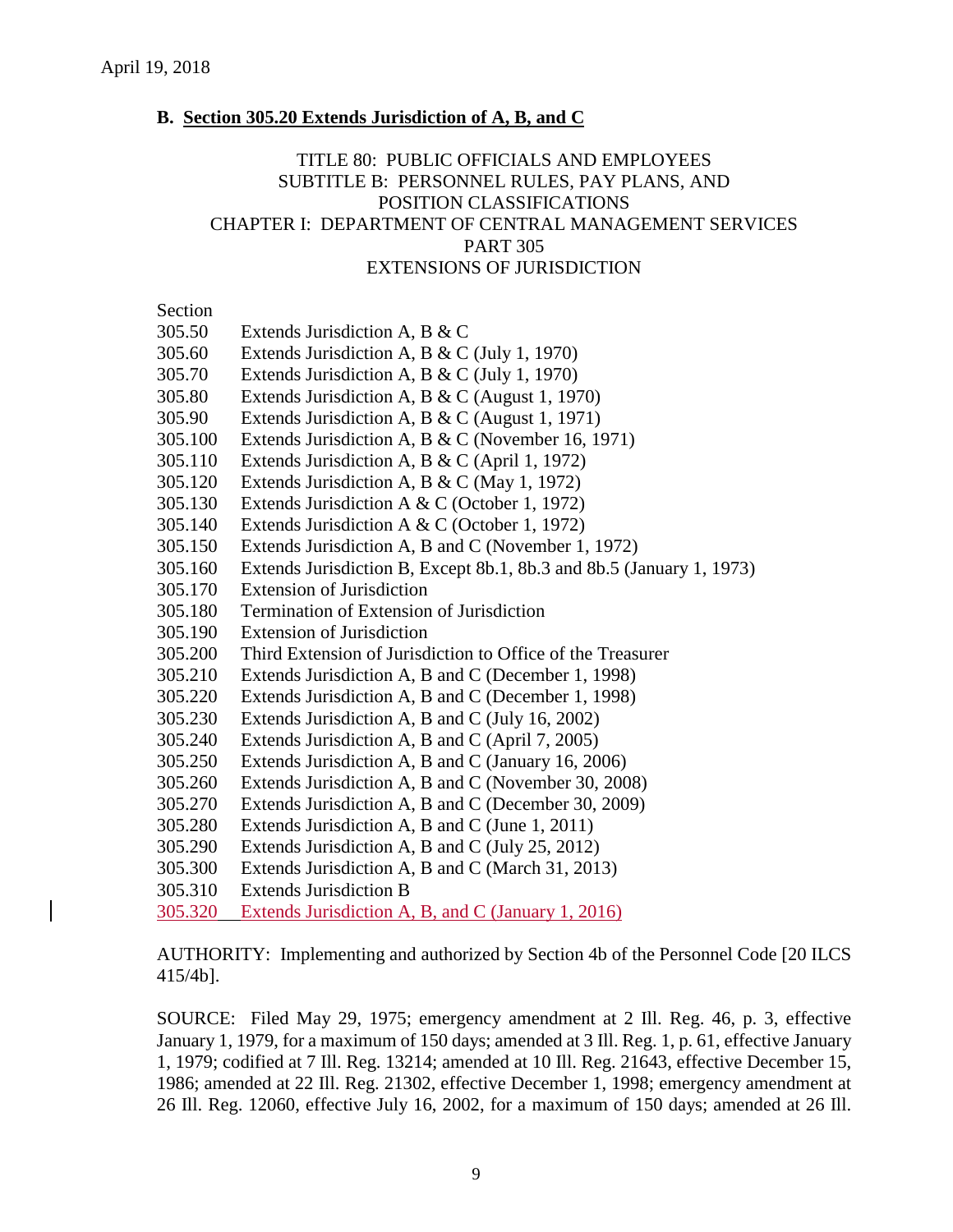Reg. 16150, effective October 18, 2002; emergency amendment at 29 Ill. Reg. 5751, effective April 7, 2005, for a maximum of 150 days; emergency expired September 3, 2005; amended at 29 Ill. Reg. 14530, effective September 14, 2005; emergency amendment at 30 Ill. Reg. 1378, effective January 16, 2006, for a maximum of 150 days; amended at 30 Ill. Reg. 9321, effective May 4, 2006; amended at 32 Ill. Reg. 18931, effective November 30, 2008; amended at 34 Ill. Reg. 834, effective December 30, 2009; amended at 35 Ill. Reg. 8982, effective June 1, 2011; amended at 36 Ill. Reg. 12811, effective July 25, 2012; amended at 37 Ill. Reg. 4231, effective March 31, 2013; amended at 40 Ill. Reg. 13604, effective September 13, 2016; amended at 42 Ill. Reg. \_\_\_\_\_, effective \_\_\_\_\_.

**Section 305.320 Extends Jurisdiction A, B, and C (January 1, 2016)**

- a) Effective January 1, 2016, the Personnel Code Jurisdictions A, B and C will be extended to the Illinois Commerce Commission positions of Financial and Budget Assistant, 9-1-1 Analyst III, and Manager 9-1-1. These positions will be reclassified by CMS as Accountant, Executive II, and Public Service Administrator, Option 1, respectively.
- b) With the exception of those employees who have already been determined qualified, the affected employees cited in subsection (a) will be required to qualify within six months in the same kind of examination as those required for entrance examinations for comparable positions. All other appointments subsequent to January 1, 2016 will be made pursuant to provisions of the Illinois Personnel Code and the rules of the Department of Central Management Services (see 80 Ill. Adm. Code 301, 302, 303, 304, 310 and 320). No provision of this Section in any way affects the status of employees already holding certified status under the Illinois Personnel Code. All other provisions of the Illinois Personnel Code and rules of the Department of Central Management Services will apply to the affected employees effective January 1, 2016.

(Source: Added at 42 Ill. Reg. \_\_\_\_\_, effective \_\_\_\_\_)

**IT WAS MOVED BY COMMISSIONER URLACHER, SECONDED BY COMMISSIONER RYAN, AND THE MOTION ADOPTED 5-0 TO DISAPPROVE ANY AMENDMENTS TO PERSONNEL RULES RECEIVED BY THE COMMISSION STAFF BUT NOT CONTAINED IN THIS AGENDA TO ALLOW ADEQUATE STUDY.**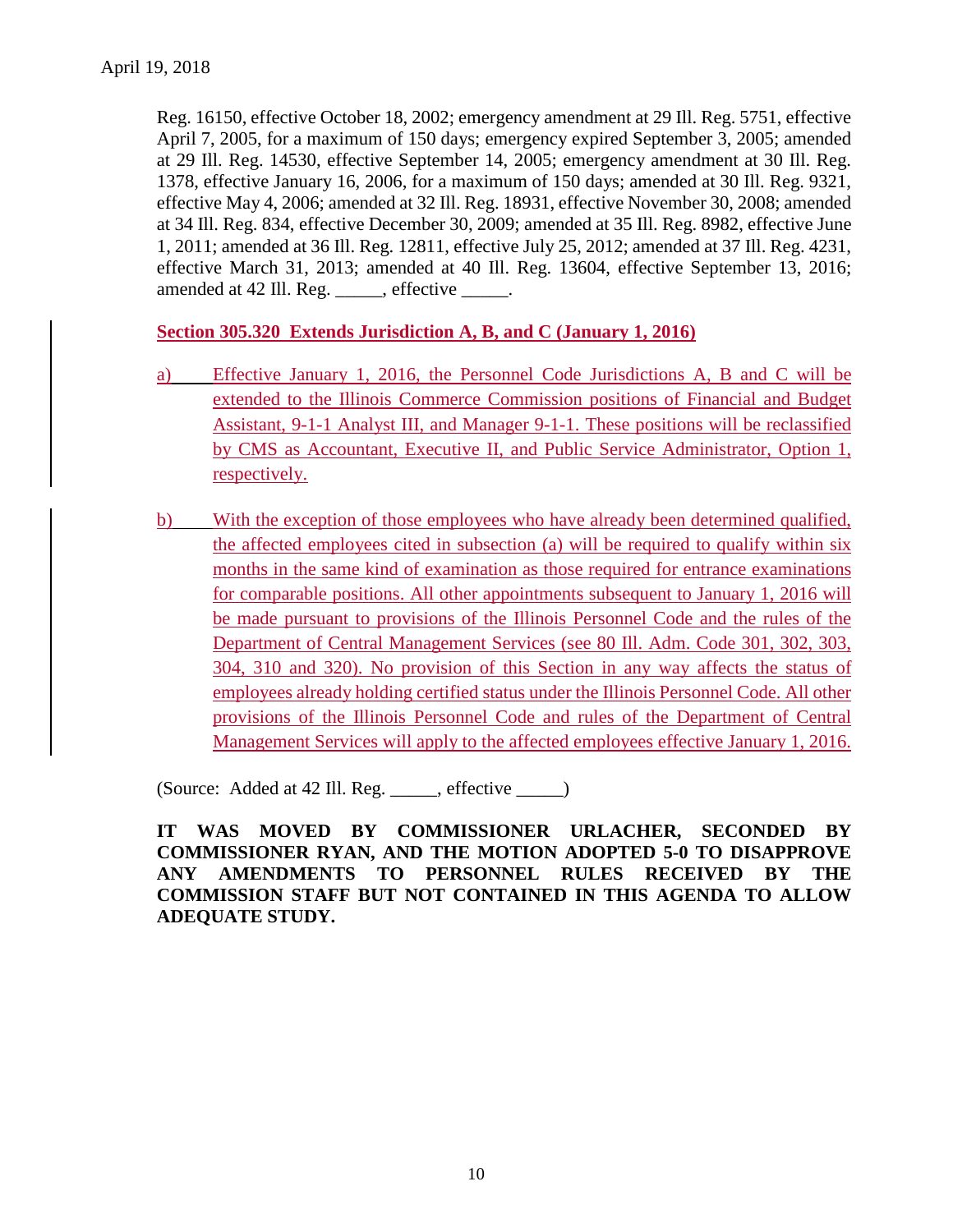#### VIII. MOTION TO CLOSE A PORTION OF THE MEETING

**IT WAS MOVED BY COMMISSIONER FINCH, SECONDED BY COMMISSIONER URLACHER, AND BY ROLL CALL VOTE THE MOTION ADOPTED 5-0 TO CLOSE A PORTION OF THE MEETING PURSUANT TO SUBSECTIONS 2(c)(1), 2(c)(4), AND 2(c)(11) OF THE OPEN MEETINGS ACT.**

| <b>SICKMEYER</b> | <b>YES</b> | <b>FINCH</b> | <b>YES</b> |
|------------------|------------|--------------|------------|
| LUECHTEFELD      | YES        | <b>RYAN</b>  | <b>YES</b> |
| URLACHER         | YES.       |              |            |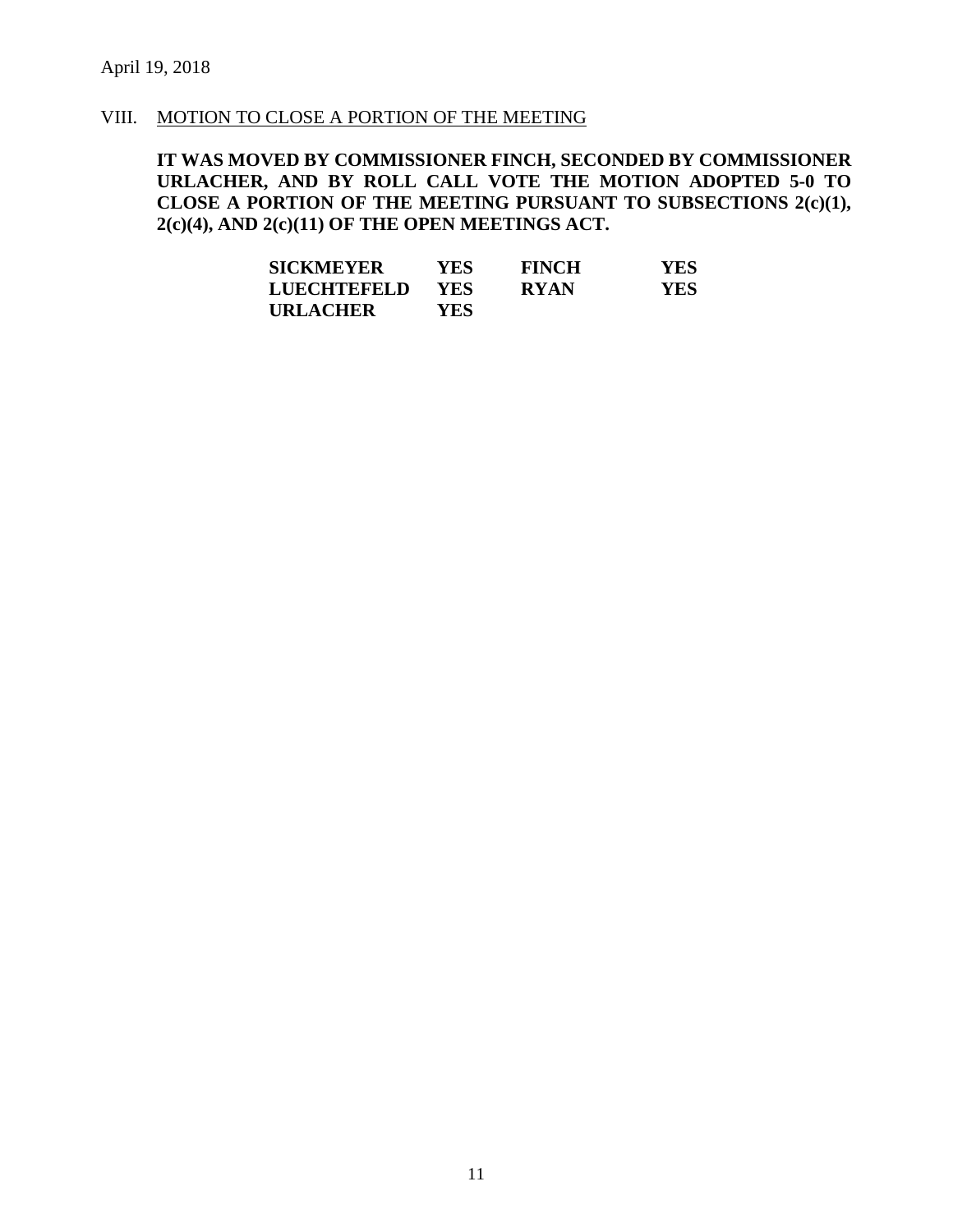#### April 19, 2018

#### IX. RECONVENE THE OPEN MEETING

Upon due and proper notice, the regular open meeting of the Illinois Civil Service Commission was reconvened at 160 N. LaSalle Street, Suite S-901, Chicago, Illinois and 607 E. Adams Street, Suite 801, Springfield, Illinois by interactive video conference at 11:31 a.m.

#### PRESENT

Chairman Timothy D. Sickmeyer; G.A. Finch, David Luechtefeld, Jane Ryan, and Casey Urlacher, Commissioners; and Daniel Stralka, Executive Director, Andrew Barris, Assistant Executive Director, and Sabrina Johnson, Exemption Monitor.

## X. NON-MERIT APPOINTMENT REPORT

Set forth below is the number of consecutive non-merit appointments in each agency as reported by Central Management Services.

| Agency                                       |                | $2/28/18$ 3/31/18 3/31/17 |                   |
|----------------------------------------------|----------------|---------------------------|-------------------|
| Aging                                        |                | 1                         | 0                 |
| <b>Arts Council</b>                          | $\overline{2}$ | $\overline{2}$            | $\mathbf{\Omega}$ |
| <b>Central Management Services</b>           | 4              | $\overline{2}$            | 0                 |
| <b>Children and Family Services</b>          |                | 1                         | 0                 |
| Commerce and Economic Opportunity            | 1              | 1                         | 0                 |
| <b>Employment Security</b>                   | 8              | 7                         | 0                 |
| <b>Financial and Professional Regulation</b> | 0              |                           | 0                 |
| Guardianship & Advocacy                      | 1              | 1                         | 0                 |
| <b>Healthcare and Family Services</b>        | 3              | 6                         | $\mathbf{\Omega}$ |
| <b>Human Services</b>                        | 12             | 18                        |                   |
| Innovation & Technology                      | 6              | 7                         | $\mathbf{\Omega}$ |
| Insurance                                    |                | 1                         | $\mathbf{\Omega}$ |
| <b>Labor Relations Board-Educational</b>     | 1              | $\overline{2}$            | 0                 |
| <b>Natural Resources</b>                     | 14             | 19                        | $\overline{2}$    |
| Property Tax Appeal Board                    |                | 3                         | 0                 |
| <b>Public Health</b>                         | 3              | 5                         | 0                 |
| <b>State Fire Marshal</b>                    | $\theta$       | 1                         | 0                 |
| <b>State Police</b>                          | 6              | 8                         | 0                 |
| Transportation                               | 21             | 26                        | 18                |
| Veterans' Affairs                            |                | 1                         | 0                 |
| <b>Workers' Compensation Commission</b>      |                | 1                         |                   |
| <b>Totals</b>                                | 89             | 114                       | 21                |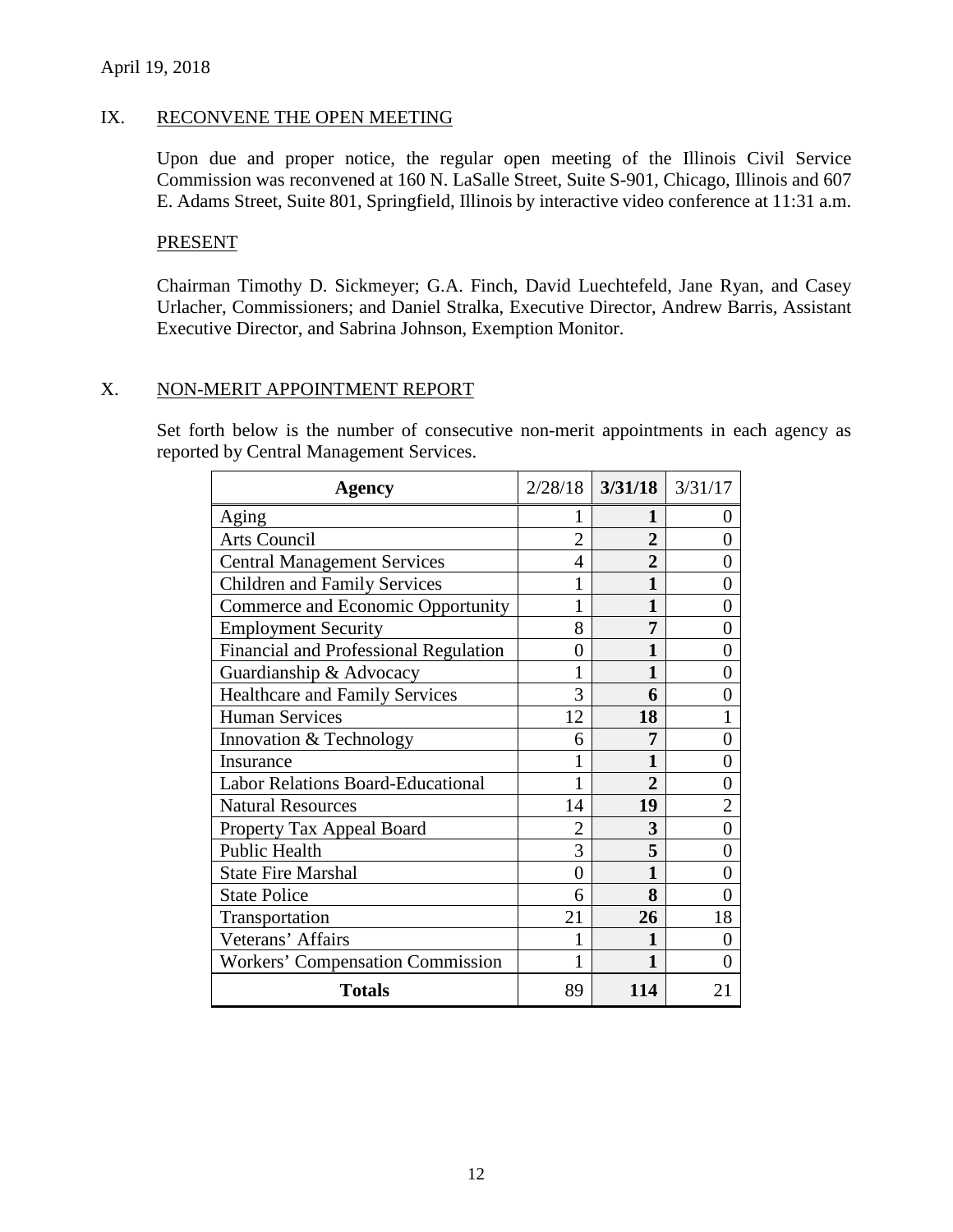# XI. INTERLOCUTORY APPEALS

# **DA-1-18**

| Employee | Emily I. Bollmann                                                                                | <b>Appeal Date</b>       | 7/17/17                                                        |
|----------|--------------------------------------------------------------------------------------------------|--------------------------|----------------------------------------------------------------|
| Agency   | <b>Human Services</b>                                                                            | <b>Decision Date</b>     | 4/06/18                                                        |
| Type     | Discharge                                                                                        | <b>ALJ</b>               | <b>Andrew Barris</b>                                           |
| Issue(s) | Failure to appear for telephone<br>conference and to file a response<br>to the Motion to Dismiss | Proposal for<br>Decision | Dismissed for default<br>subject to approval of<br>Commission. |

## **DA-20-18**

| Employee | Rodrigo A. Ortiz                 | <b>Appeal Date</b>       | 10/10/17                                                    |
|----------|----------------------------------|--------------------------|-------------------------------------------------------------|
| Agency   | Human Rights                     | <b>Decision Date</b>     | 04/11/18                                                    |
| Type     | Discharge                        | ALJ                      | Daniel Stralka                                              |
| Issue(s) | Failure to appear for<br>hearing | Proposal for<br>Decision | Dismissed for default subject to<br>approval of Commission. |

# **DA-23-18**

| Employee | Jonathan W. Burt      | <b>Appeal Date</b>   | 12/06/17                         |
|----------|-----------------------|----------------------|----------------------------------|
| Agency   | <b>Human Services</b> | <b>Decision Date</b> | 04/09/18                         |
| Type     | Discharge             | <b>ALJ</b>           | <b>Andrew Barris</b>             |
| Issue(s) | Failure to appear for | Proposal for         | Dismissed for default subject to |
|          | telephone conference  | Decision             | approval of Commission.          |

**IT WAS MOVED BY COMMISSIONER LUECHTEFELD, SECONDED BY COMMISSIONER RYAN, AND BY ROLL CALL VOTE OF 5-0 THE MOTION ADOPTED TO AFFIRM AND ADOPT THE PROPOSALS OF THE ADMINISTRATIVE LAW JUDGES TO DISMISS THE APPEALS FOR THE REASONS SET FORTH IN THE PROPOSALS FOR DECISION.**

| <b>SICKMEYER</b> | YES-       | <b>FINCH</b> | <b>YES</b> |
|------------------|------------|--------------|------------|
| LUECHTEFELD      | <b>YES</b> | <b>RYAN</b>  | YES.       |
| <b>URLACHER</b>  | YES.       |              |            |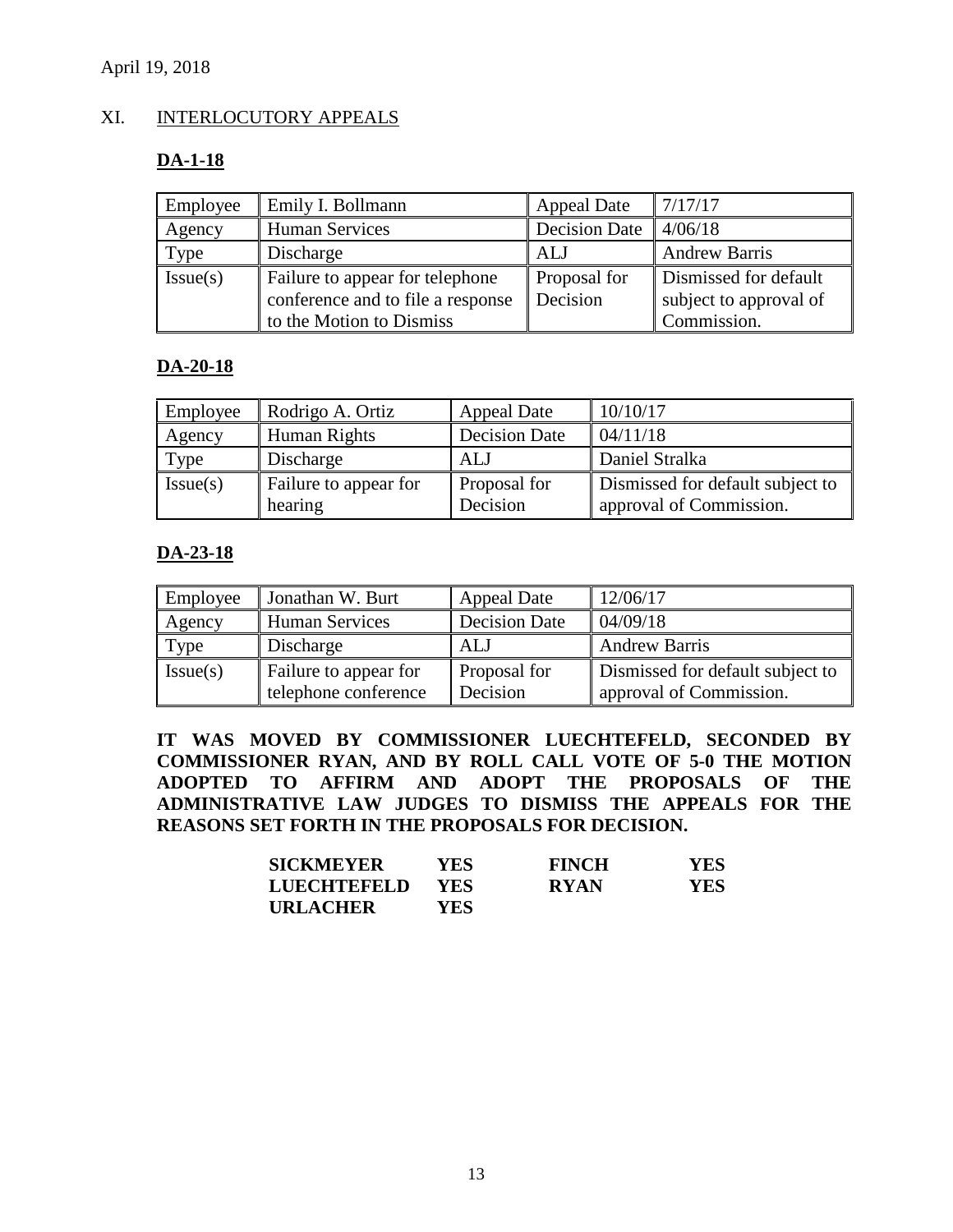## XII. PUBLICLY ANNOUNCED DECISION RESULTING FROM APPEAL

#### **DA-48-13**

| Employee    | Timothy Ware         | Appeal Date          | 6/23/13           |
|-------------|----------------------|----------------------|-------------------|
| Agency      | Corrections          | <b>Decision Date</b> | 4/06/18           |
| Appeal Type | Discharge            | Proposal for         | Discharge upheld. |
| AL.         | <b>Andrew Barris</b> | Decision             |                   |

**IT WAS MOVED BY COMMISSIONER FINCH, SECONDED BY COMMISSIONER URLACHER, AND BY ROLL CALL VOTE OF 5-0 THE MOTION ADOPTED TO AFFIRM AND ADOPT THE PROPOSAL OF THE ADMINISTRATIVE LAW JUDGE THAT THE PARTIALLY PROVEN CHARGES WARRANT DISCHARGE FOR THE REASONS SET FORTH IN THE PROPOSAL FOR DECISION DATED APRIL 6, 2018.** 

| <b>SICKMEYER</b> | YES-       | <b>FINCH</b> | YES. |
|------------------|------------|--------------|------|
| LUECHTEFELD      | <b>YES</b> | <b>RYAN</b>  | YES. |
| <b>URLACHER</b>  | YES.       |              |      |

#### XIII. APPEALS TERMINATED WITHOUT DECISIONS ON THE MERITS

#### **DA-8-18**

| Employee    | Peggy D. Partin      | <b>Appeal Date</b>   | 8/14/17                       |
|-------------|----------------------|----------------------|-------------------------------|
| Agency      | Veterans' Affairs    | <b>Decision Date</b> | 4/12/18                       |
| Appeal Type | Discharge            | Proposal for         | Dismissed subject to approval |
| ALJ         | <b>Andrew Barris</b> | Decision             | of Commission; withdrawn.     |

#### **DA-32-18**

| Employee    | Percy V. Coleman | Appeal Date          | 3/15/18                       |
|-------------|------------------|----------------------|-------------------------------|
| Agency      | Corrections      | <b>Decision Date</b> | 3/30/18                       |
| Appeal Type | Discharge        | Proposal for         | Dismissed subject to approval |
| AL.         | Daniel Stralka   | Decision             | of Commission; withdrawn.     |

**IT WAS MOVED BY COMMISSIONER URLACHER, SECONDED BY COMMISSIONER LUECHTEFELD, AND BY ROLL CALL VOTE OF 5-0 THE MOTION ADOPTED TO AFFIRM AND ADOPT THE PROPOSALS OF THE ADMINISTRATIVE LAW JUDGES TO DISMISS THE APPEALS AS THEY WERE WITHDRAWN.** 

| <b>SICKMEYER</b> | YES-       | <b>FINCH</b> | <b>YES</b> |
|------------------|------------|--------------|------------|
| LUECHTEFELD      | <b>YES</b> | <b>RYAN</b>  | <b>YES</b> |
| <b>URLACHER</b>  | YES.       |              |            |